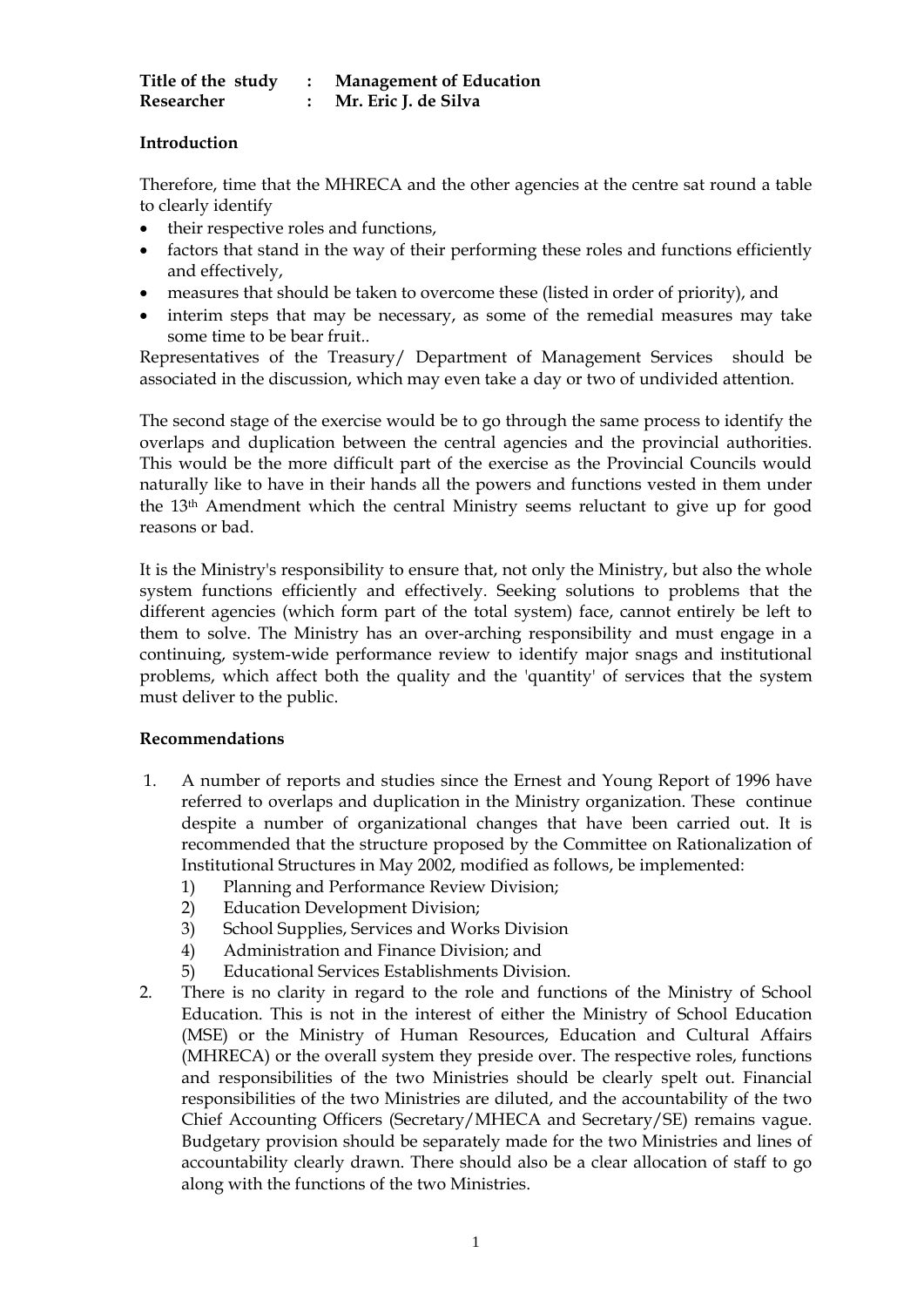- 3. The overlaps and duplication of functions between the Ministry and other agencies have been referred to at regular intervals. However, no serious attempt has been made to put things right. A 'round-table' should be convened of the top management of these institutions to clearly identify the long and short-term measures that must be implemented to overcome this state of affairs. The overlaps and duplication between the Ministry and other agencies at the centre must be first resolved, and overlaps between the centre and the provincial level taken up as the second part of the exercise. It may be helpful to associate the Treasury and the Department of Management Services in this exercise.
- 4. MHRECA should set up a high level Performance Review and Coordination Committee (PRCC) to address system-wide issues, and strengthen inter-agency communication and coordination*.* The PRCC should be kept small in size and will consist of heads of relevant agencies at the centre and key officials of the Ministry from the point of view of overall coordination and system-wide performance review, with Secretary/HRECA as chair. There may be others invited to attend depending on specific items in the agenda, which may warrant their presence. It should meet on a pre-set agenda at least once in two months, if not earlier. A running record of action taken on its decisions should be maintained and tabled at each meeting of the PRCC until action has been completed and the matter laid to rest. System-wide performance should be assessed not merely in terms of quantitative targets, but more importantly, from the point of view of quality through selective quality checks on actual performance.
- 5. The present Policy, Planning and Monitoring Division should be re-named the Planning and Performance Review Division. This Division will carry out/coordinate performance reviews in addition to its other work, and service the Performance Review and Coordination Committee.
- 6. Proper procedures should be followed and basic tenets of fair play and justice adhered to in regard to appointments, promotions and transfers within the education system. This is crucial in any attempt to improve the efficiency and effectiveness of the education system.
- 7. Unless training forms an integral part of a package of sound personnel and placement policies, the returns to investment from training will be very small. The sooner the assumption that training alone can deliver the goods, and can make up for the absence of such policies, is dispelled - the better it would be. GEP 2, for instance, has invested heavily in training. An independent study should be made to see how purposeful and results-oriented these expenditures have been, to draw lessons for the future.
- 8. Early steps should be taken to fill the existing vacancies for SLEAS officers at different levels in the provincial cadre. There should be a more rational distribution of SLEAS staff between the centre and the provinces as well as within the provinces.
- 9. The Divisional Education Officers should function as field officers 'attached' to the Zonal Office, but based in their respective Divisions, and not as a separate layer in a structural hierarchy. They should visit every single school in their division ideally once every term or, at least, once in six months. These visits must not be in the nature of fleeting ad hoc visits, but meant to focus on matters relating to the teaching-learning process and any special problems that the schools may face on the managerial side. Zonal Offices should exercise greater supervision over the Divisional Education Officers than at present.
- 10. A considerable amount of energy and resources have been spent on preparing the ground for School Based Management, in place of the top-down bureaucratic structure we have hitherto been used to. Steps should be taken to introduce SBM to a selected group of schools, preferably picked from among 1AB schools, where the ground conditions will be more satisfactory for introducing a larger measure of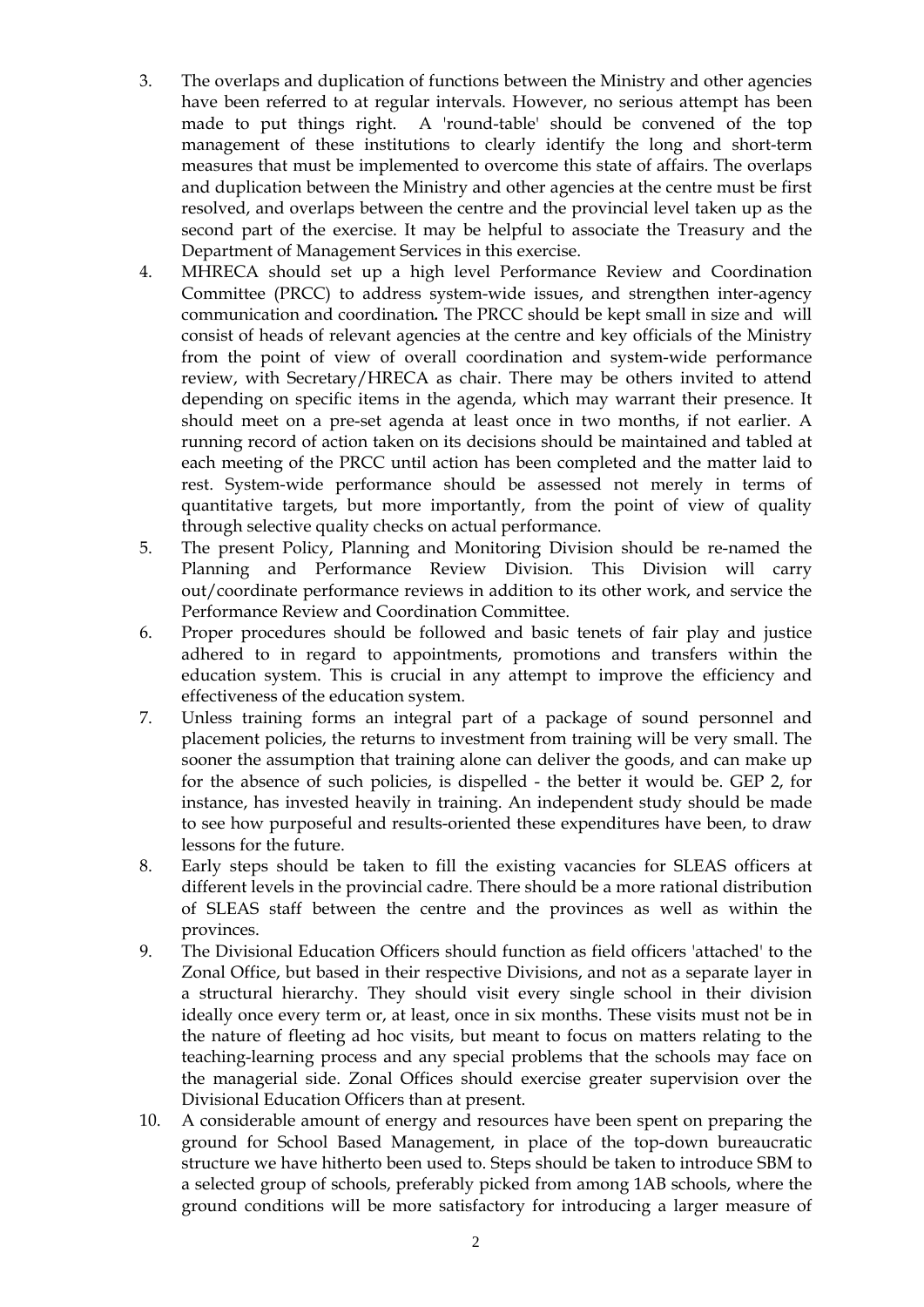managerial autonomy. In the light of experience gained, SBM should thereafter be taken to the other schools in stages.

- 11. The National Education Commission should consider conducting an opinion survey, through an independent specialist organization, to find out the public perception of the impact of devolution on the education system. A special effort should be taken to obtain the views of the key stakeholders of the system.
- 12. The major contributory factor for overall inefficiency and ineffectiveness of the system lies in the extreme politicization that has taken total command of the system. Unless something is done about this, no amount of structural and organizational changes can prevent a total breakdown of the system, signs of which are already evident. The present period of cohabitation between the two main political parties in the country offers an opportunity to stem the tide, and the opportunity should not be lost.
- 13. International schools (and other similar schools) should be brought under some degree of state control to ensure maintenance of standards and prevention of abuse. The Line Ministry or the Provincial Councils, as may be appropriate, should be made responsible for their registration, supervision and quality assurance under an appropriate legal and regulatory framework which recognizes these institutions as legitimate educational institutions.
- 14. Private fee-levying schools should be given the choice of teaching in the English medium and preparing their students for either local or foreign examinations. Private non fee levying schools, however, should be required to subscribe to the medium policy applicable to state schools. They should be given the option of reverting to the status of private fee-levying schools if they wish to make use of the option of teaching in the English medium.
- 15. Private non fee levying schools receiving financial aid from the state should be required to admit a specified number of deserving pupils who pass the Grade 5 Scholarship Examination in fulfillment of their social responsibility. The government grant given to these schools should be accordingly increased, based on an agreed formula of cost per pupil so admitted. Private fee-levying schools should also be encouraged to admit a limited number of Grade 5 scholars through a system of vouchers paid for by the state or through privately funded scholarships.
- 16. The assistance of schools permitted to teach in the English medium should be obtained to train more and more teachers competent to teach English in the state schools. The possibility of the Association of International Schools establishing a College of Education for the training of English teachers with technical assistance from abroad, arranged through the intervention of government, should be explored.
- 17. Private sector initiatives in education should be encouraged subject to a regulatory framework and a code of ethics that is strictly enforced. While this will take some part of the load off the state system and provide some element of choice to parents who seek an option to what the state has to offer, it will also help the country to save valuable foreign exchange which is flowing out of the country in search of options which are not available within the country.
- 18. A system should be devised to enable private 'tutories' who are competent to teach English to be registered and brought into the mainstream of a concerted drive to improve the standard of English teaching, particularly in the disadvantaged state schools.
- 19. More doors should be opened for the private sector, community organizations and other non-state sector initiatives to play a larger role in building a knowledge based society in Sri Lanka, if the country is to move forward as other countries have done in the region.